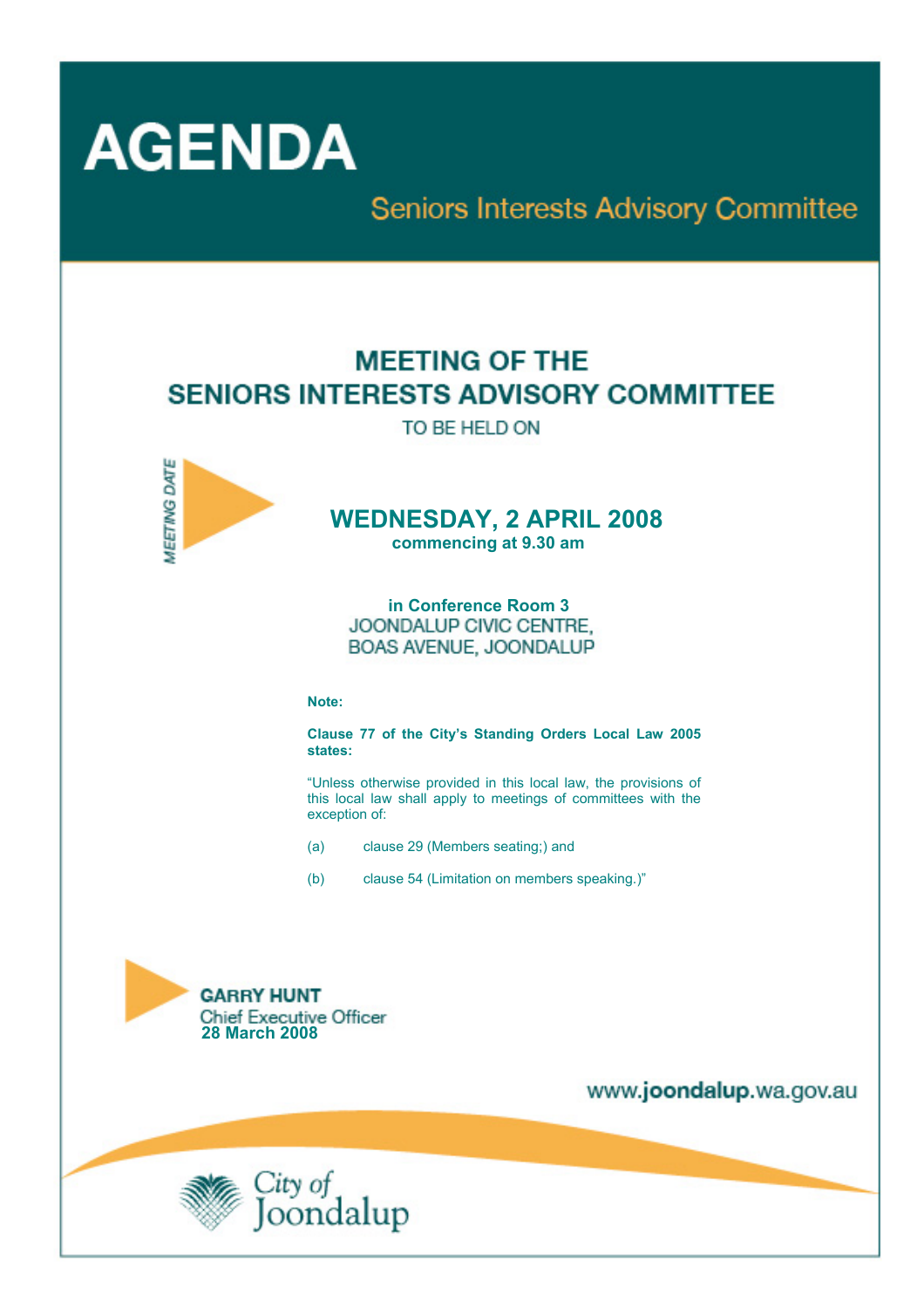Notice is hereby given that a meeting of the **SENIORS INTERESTS ADVISORY COMMITTEE** will be held in Conference Room 3, Joondalup Civic Centre, Boas Avenue, Joondalup on **Wednesday, 2 April 2008** commencing at **9.30 am** 

GARRY HUNT **Chief Executive Officer Chief Executive Officer Joseph According to the Chief Executive Officer Joondalup** 28 March 2008 Western Australia

## **AGENDA**

#### **Committee Members**

| Cr Brian Corr            | <b>Presiding Person</b>        | South Ward                                    |
|--------------------------|--------------------------------|-----------------------------------------------|
| Cr Fiona Diaz            | <b>Deputy Presiding Person</b> | South-East Ward                               |
| <b>Ms Margaret March</b> |                                | <b>Community Member</b>                       |
| Ms Joy Coleman           |                                | <b>Community Member</b>                       |
| <b>Ms Valerie Corey</b>  |                                | <b>Community Member</b>                       |
| <b>Ms Patricia Geary</b> |                                | <b>Community Member</b>                       |
| Mr Allyn Bryant          |                                | <b>Association of Independent Retirees</b>    |
| Mr Peter Boam            |                                | <b>WA Retirement Complexes</b>                |
| Ms Maria Bunn            |                                | <b>Multicultural Aged Care Services WA</b>    |
| Ms Lynda Waterman        |                                | <b>Senior Community Liaison Officer</b>       |
| Mr Alex Cilia La Corte   |                                | <b>National Seniors</b>                       |
| Vacant                   |                                | Commercial or not-for-profit organisation     |
|                          |                                | that provides services to seniors in the City |

#### *Terms of Reference*

- ¾ *To oversee the strategic coordination of all seniors' issues across Council.*
- ¾ *To provide advice to Council to ensure that the concerns of seniors are adequately represented in the City's planning processes and the strategic directions being developed for older people across the City.*

#### **DECLARATION OF OPENING**

#### **APOLOGIES/LEAVE OF ABSENCE**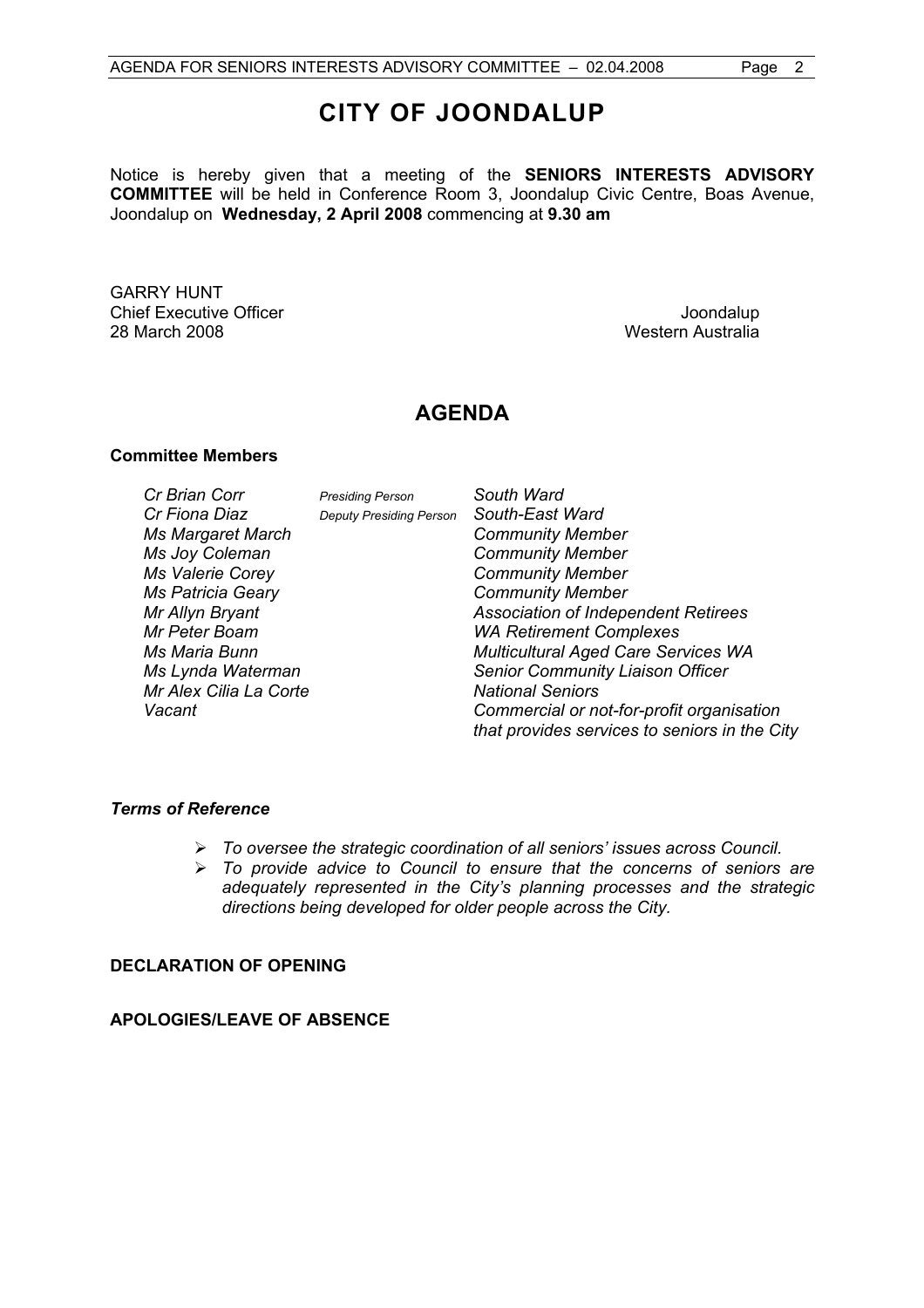#### **CONFIRMATION OF MINUTES**

MINUTES OF THE SENIORS INTERESTS ADVISORY COMMITTEE HELD 20 FEBRUARY 2008

#### **RECOMMENDATION**

**That the minutes of the meeting of the Seniors Interests Advisory Committee held on 20 February 2008 be confirmed as a true and correct record.** 

**ANNOUNCEMENTS BY THE PRESIDING PERSON WITHOUT DISCUSSION** 

#### **DECLARATIONS OF INTEREST**

#### **IDENTIFICATION OF MATTERS FOR WHICH THE MEETING MAY SIT BEHIND CLOSED DOORS**

**PETITIONS AND DEPUTATIONS** 

#### **REPORTS**

|                   |                                                                                        | Page |
|-------------------|----------------------------------------------------------------------------------------|------|
| ltem 1            | <b>Seniors Interest Advisory Committee -</b><br><b>Industry Representative Vacancy</b> | 4    |
| Item <sub>2</sub> | <b>Presentation - Age-Friendly Strategy for</b><br><b>Seniors City of Melville</b>     |      |
| ltem 3            | <b>Presentation - Elder Abuse</b>                                                      | 8    |
| ltem 4            | <b>Presentation - Tales of Times Past</b>                                              | 9    |

**MOTIONS OF WHICH PREVIOUS NOTICE HAS BEEN GIVEN** 

**REQUESTS FOR REPORTS FOR FUTURE CONSIDERATION** 

**CLOSURE**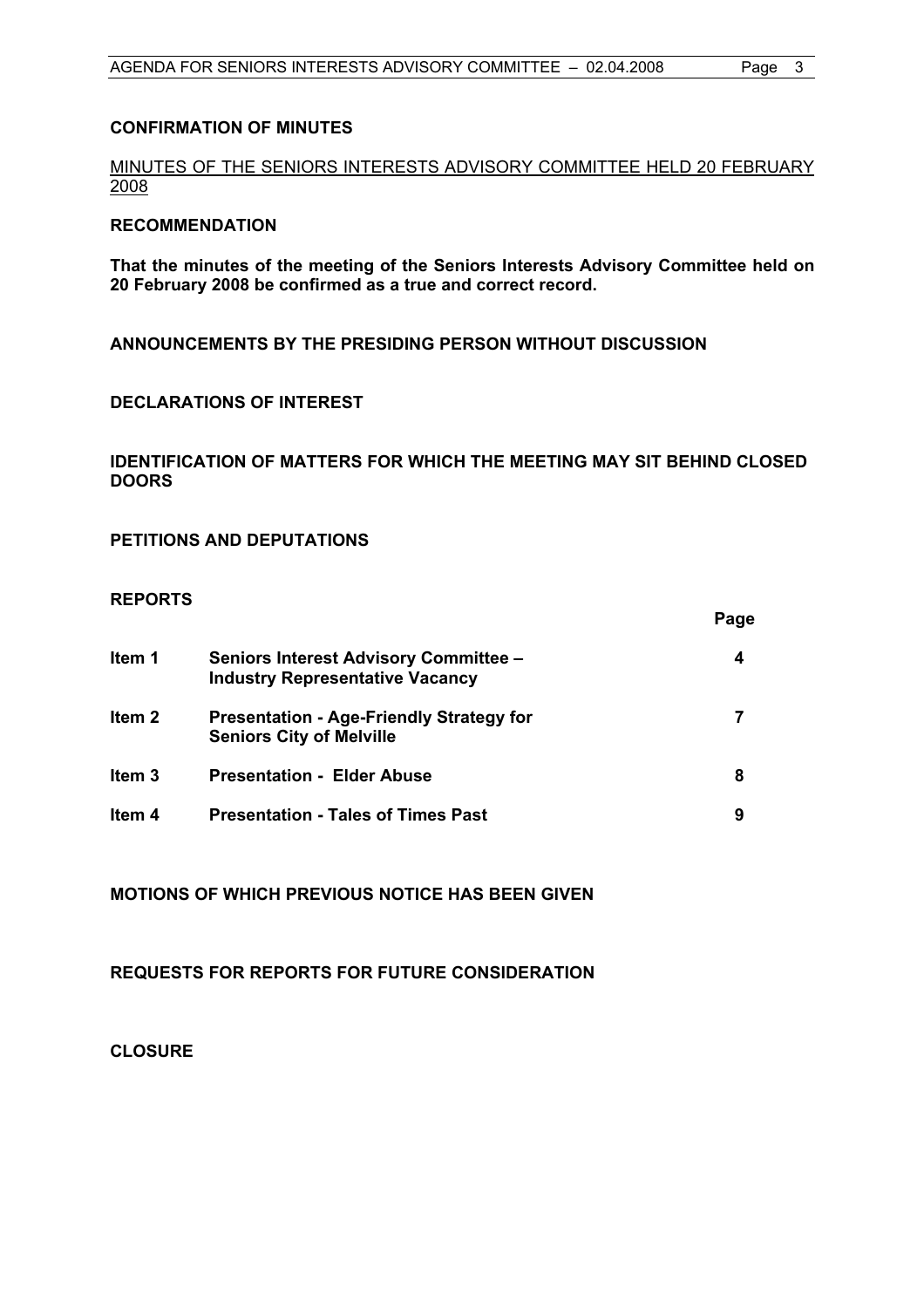## **ITEM 1 SENIORS INTEREST ADVISORY COMMITTEE INDUSTRY REPRESENTATIVE VACANCY [55511]**

**WARD:** All

#### **RESPONSIBLE**

**DIRECTOR:** Mr Clayton Higham Planning and Community Development

#### **PURPOSE**

To provide the Seniors Interests Advisory Committee (SIAC) with the nominations received for the industry representative vacancy.

#### **EXECUTIVE SUMMARY**

This report details the process undertaken to fill the SIAC "industry representative" vacancy. The process included advertising in the Joondalup Times community newspaper, targeted mail out to organisations which provide services to seniors throughout the City and disseminating an advertisement electronically through an extensive email network.

*It is recommended that the Seniors Interest Advisory Committee:* 

- *1 NOTES the process undertaken to fill the "industry representative" vacancy;*
- *2 NOTES the nominations received;*
- *3 DETERMINES the most appropriate nominee given the Committee's objectives and submits its preferred nominee to Council for endorsement.*

#### **BACKGROUND**

The SIAC operates under a Terms of Reference, which outlines membership, terms of appointment and vacancies and informs the process of filling Committee vacancies

#### **DETAILS**

The SIAC "industry representative" vacancy was advertised:

- Through an advertisement in the Joondalup Times community Newspaper on 13 March 2008;
- Throughout the extensive "industry" email network of the Community Development Officer;
- Through a targeted mail out to organisations who provide services to seniors throughout the City;
- By word of mouth as opportunities presented.

Applications for nominations will close on Monday 30 March 2008. Applications will be tabled to the Committee to determine the most appropriate nominee at the 2 April meeting.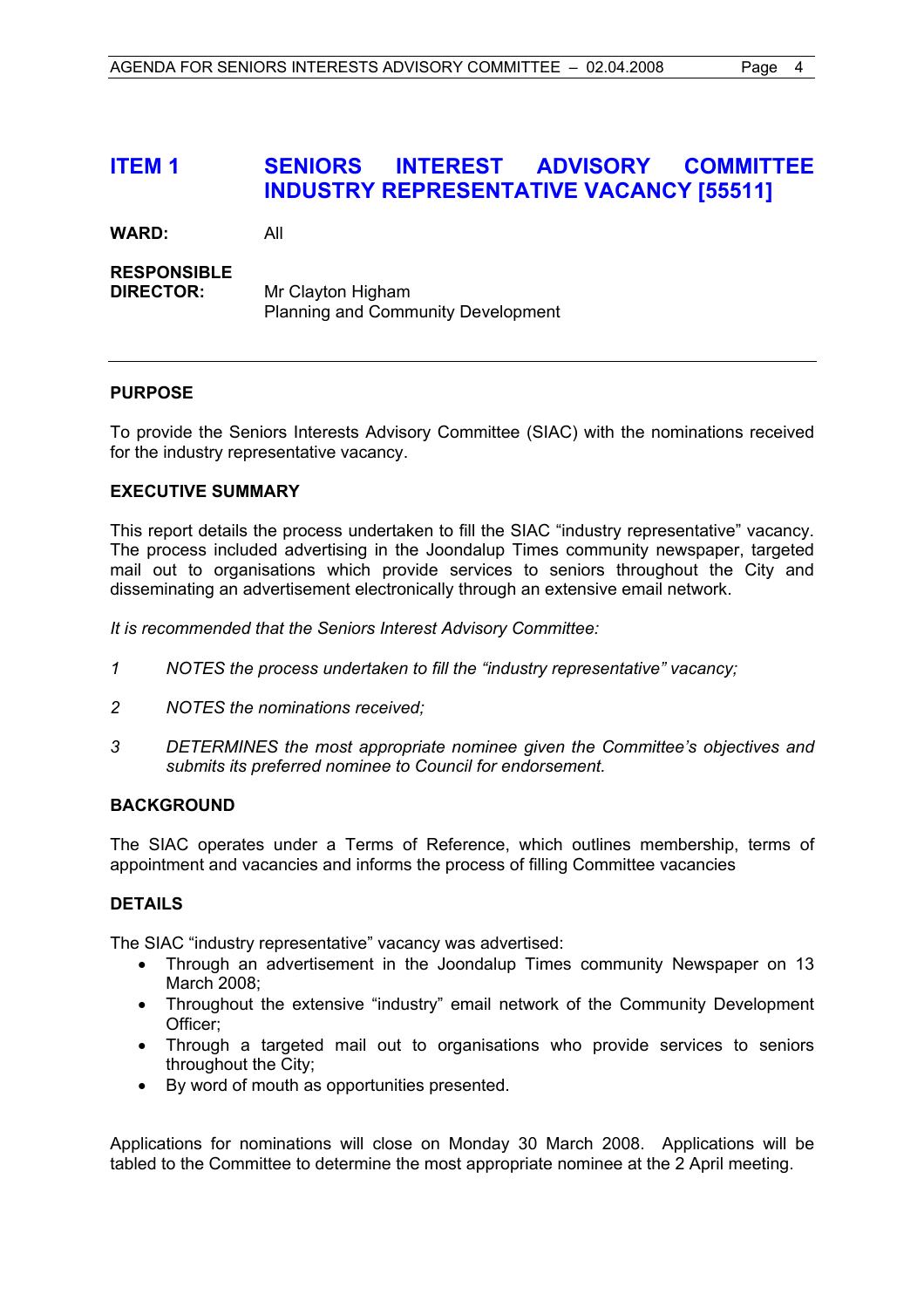#### **Link to Strategic Plan:**

The Seniors Interests Advisory Committee is linked to the Strategic Plan through the outcomes, objectives and strategies under the Key Focus Area – Community Wellbeing.

#### **Legislation – Statutory Provisions:**

The SIAC is a Council Committee; therefore membership needs to be endorsed by Council. The Committee's Terms of Reference require that the tenure of the Committee be for a period of two years and that the two-year period coincide with the election cycle of the elected Council.

#### **Risk Management considerations:**

Not Applicable.

#### **Financial/Budget Implications:**

Not Applicable.

#### **Policy implications:**

Not Applicable.

#### **Regional Significance:**

Not Applicable.

#### **Sustainability implications:**

Not Applicable.

#### **Consultation:**

Not Applicable.

#### **COMMENT**

Information provided by individuals on the nomination form highlights the knowledge and experience of each nominee. The Committee will be asked to propose a quality representative, adding to the depth of knowledge and experience and importantly, the diversity of industry representation on the SIAC.

#### **ATTACHMENTS**

Attachment 1 Nomination Form.

#### **VOTING REQUIREMENTS**

Simple majority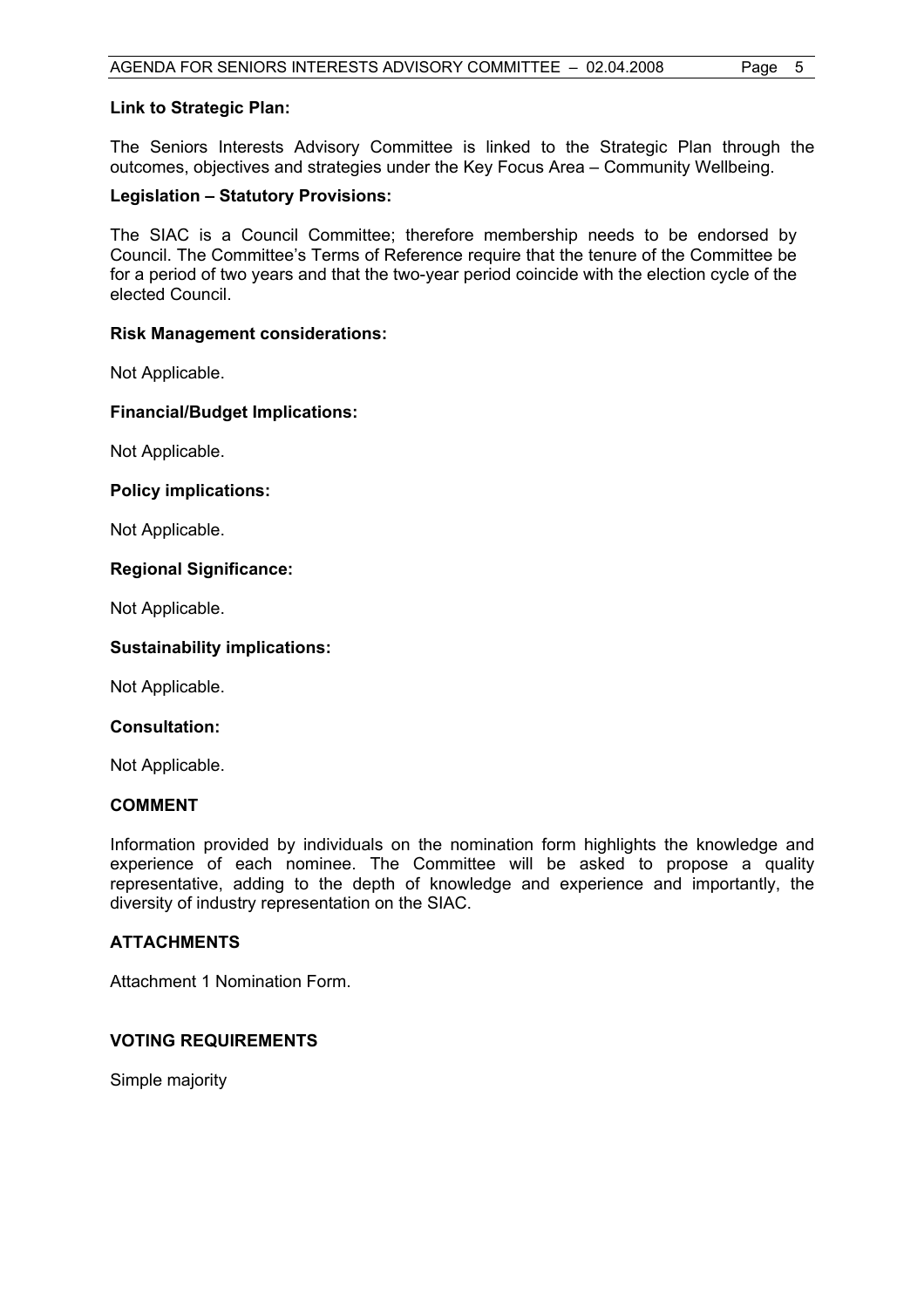#### **RECOMMENDATION**

**That the Seniors Interest Advisory Committee:** 

- **1 NOTES the process undertaken to fill the "industry representative" vacancy;**
- **2 NOTES the nominations received;**
- **3 DETERMINES the most appropriate nominee given the Committee's objectives and submits its preferred nominee to Council for endorsement.**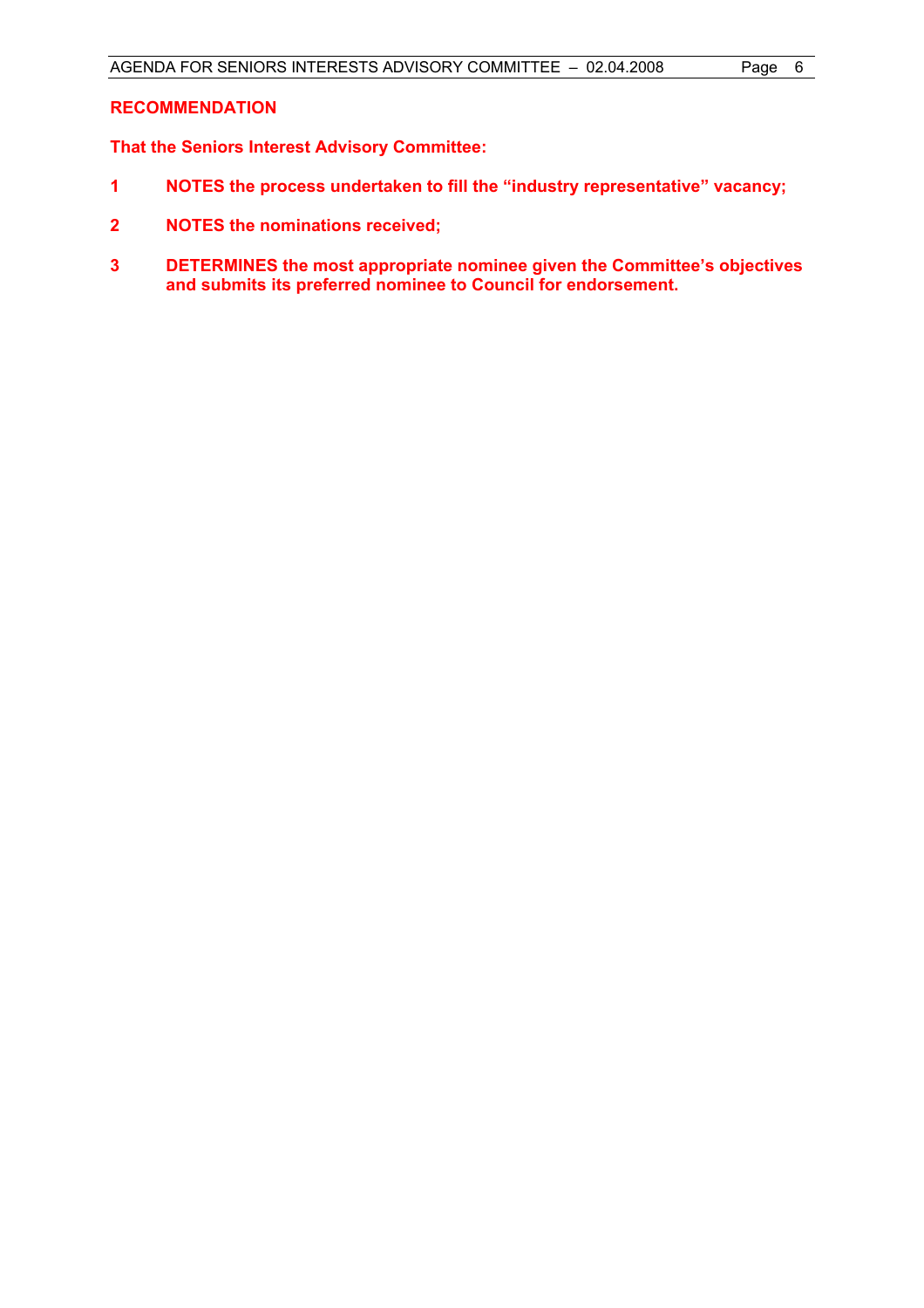## **ITEM 2 PRESENTATION - AGE-FRIENDLY STRATEGY FOR SENIORS CITY OF MELVILLE [55511]**

**WARD:** All

#### **RESPONSIBLE DIRECTOR:** Mr Clayton Higham Planning and Community Development

Christine Young, Manager Cultural and Community, City of Melville, will attend this meeting to provide SIAC members with information about the City of Melville Age–Friendly Melville Strategy: Directions for Seniors which was launched in October 2007.

The strategy aims to create an age-friendly City by promoting active ageing, removing and preventing barriers that people encounter as they grow older and ensuring policies, services and structures related to the physical and social environment are designed to support and enable seniors to age actively.

Using funding from the Office for Seniors Interests and Carers, The City of Melville conducted research as part of the World Health Organisation – Age-Friendly Cities (WHO – AFC) project.

The City of Melville was the only local government in Western Australia to participate in the WHO – AFC project which aimed to identify indicators of an age-friendly City and produce a practical guide to encourage community development, advocacy and policy change.

City of Melville residents participated in WHO – AFC research, which involved 14 focus groups and a number of workshops with seniors, informal carers and relevant organisations. Participants in the workshops provided information on a range of different topics such as transportation, social participation, communication and information, community support and health services and other elements that make a City age-friendly.

The Age-Friendly Melville Strategy captures the research and actions of the WHO – AFC project, as well as setting strategies for future directions by linking to the City of Melville Community Plan. One of the key priorities of the Community Plan is to create an age-friendly City by determining key priorities and identifying future strategies and actions.

The City of Melville's experience through the success of the "Liveability Survey" process and the development of the WHO – AFC initiatives will be valuable for the SIAC to note in review of the City of Joondalup Seniors Plan.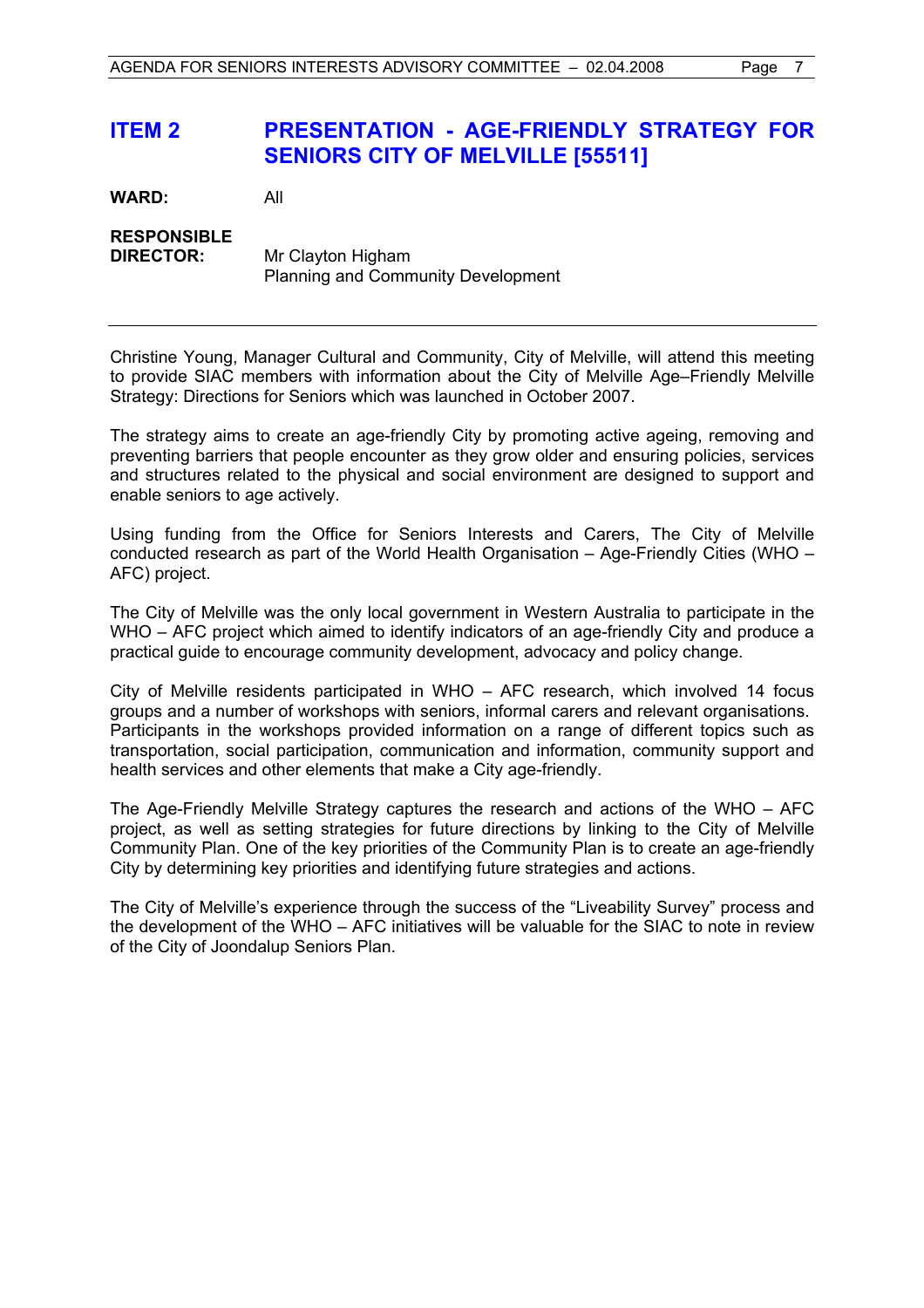## **ITEM 3 PRESENTATION - ELDER ABUSE [55511]**

**WARD:** All **RESPONSIBLE DIRECTOR:** Mr Clayton Higham Planning and Community Development

Karen Merrin, Social Worker and Scott Johnson, Solicitor, from the Older People's Rights Service (OPRS), an initiative of Advocare, will attend this meeting to provide SIAC members with information about OPRS and elder abuse.

The Older People's Rights Service provides legal advice, information and legal advocacy; short-term counselling; and referral to consumers and residents with concerns about nursing homes, hostels, Home and Community Care (HACC), Aged Care Assessment Teams (ACAT).

Advocare`s Abuse Prevention Program provides support to older adults living in the community who are at risk of abuse from someone with whom they have as relationship of trust, such as family and friends.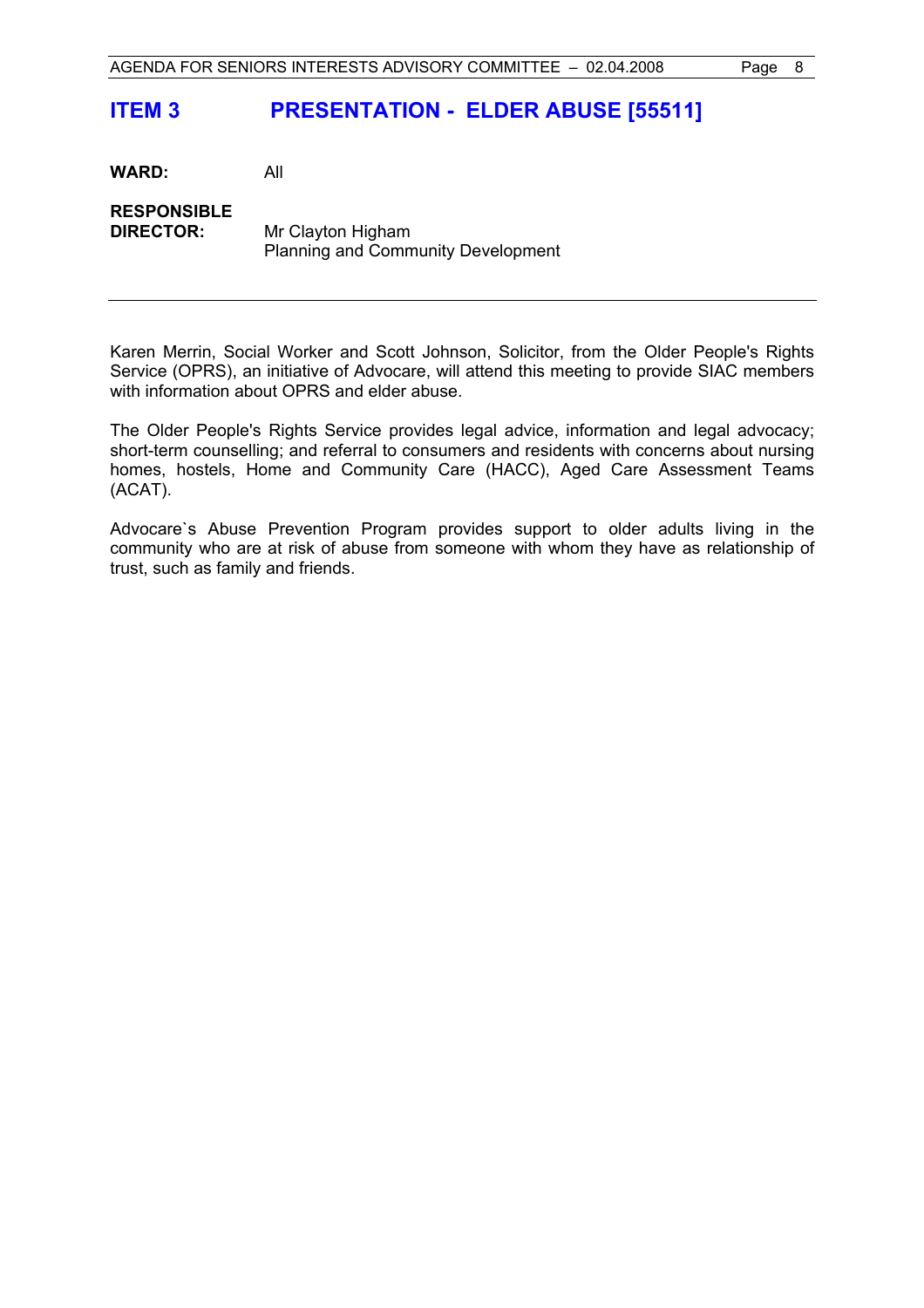## **ITEM 4 PRESENTATION - TALES OF TIMES PAST [55511]**

**WARD:** All

**RESPONSIBLE DIRECTOR:** Mr Clayton Higham Planning and Community Development

Committee members Patricia Geary and Valerie Corey will update the Committee on the progress of Tales of Times Past Intergenerational Intercultural Oral History Program. The program evolved from Vasanti Sunderland's extensive experience working with a wide range of people from diverse experiences and cultural backgrounds in her role as a Community Development Consultant/ Facilitator and Storyteller.

The vision of the program is to make a contribution to enriching communities through promoting participation, encouraging understanding and recognition of the value of all members of our community across all cultures and generations.

The aims of the program are to:

- Enable seniors to meet and celebrate shared and different histories;
- Promote interaction between generations within family structures;
- Establish a community resource of oral historians operating as independent groups available to schools, educational institutions, government and non-government agencies, business and community groups and the general public;
- Contribute to a greater understanding of the issues faced by each generation as well as the skills and experiences each can offer, by dispelling the stereotypical myths and fears held by different cultures and generations;
- Break down and reduce the isolation of seniors and age segregation in community activities.

Since the inception of this highly successful program in 1995 Tales of Times Past has involved more than 600 senior storytellers and over 60,000 students, teacher, parents and members of the public across Western Australia. The City of Joondalup Tales of Times Past program led by Community Vision and Vasanti Sunderland and supported by the City of Joondalup commenced in February 2008. The City is providing facilities and resources to the programme so that as many people as possible, seniors, children, families and schools, can all take part.